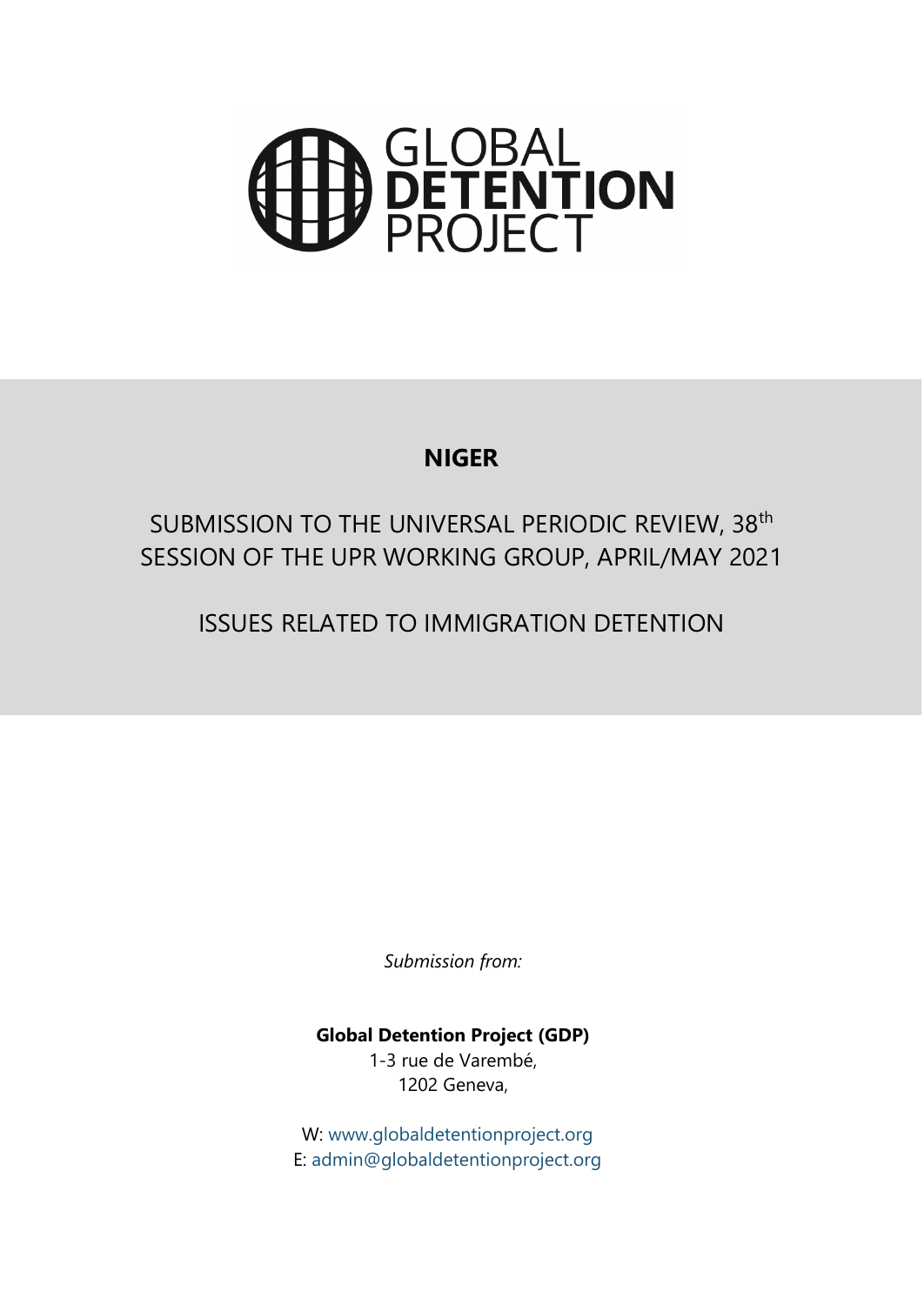## T: +41 (0) 22 548 14 01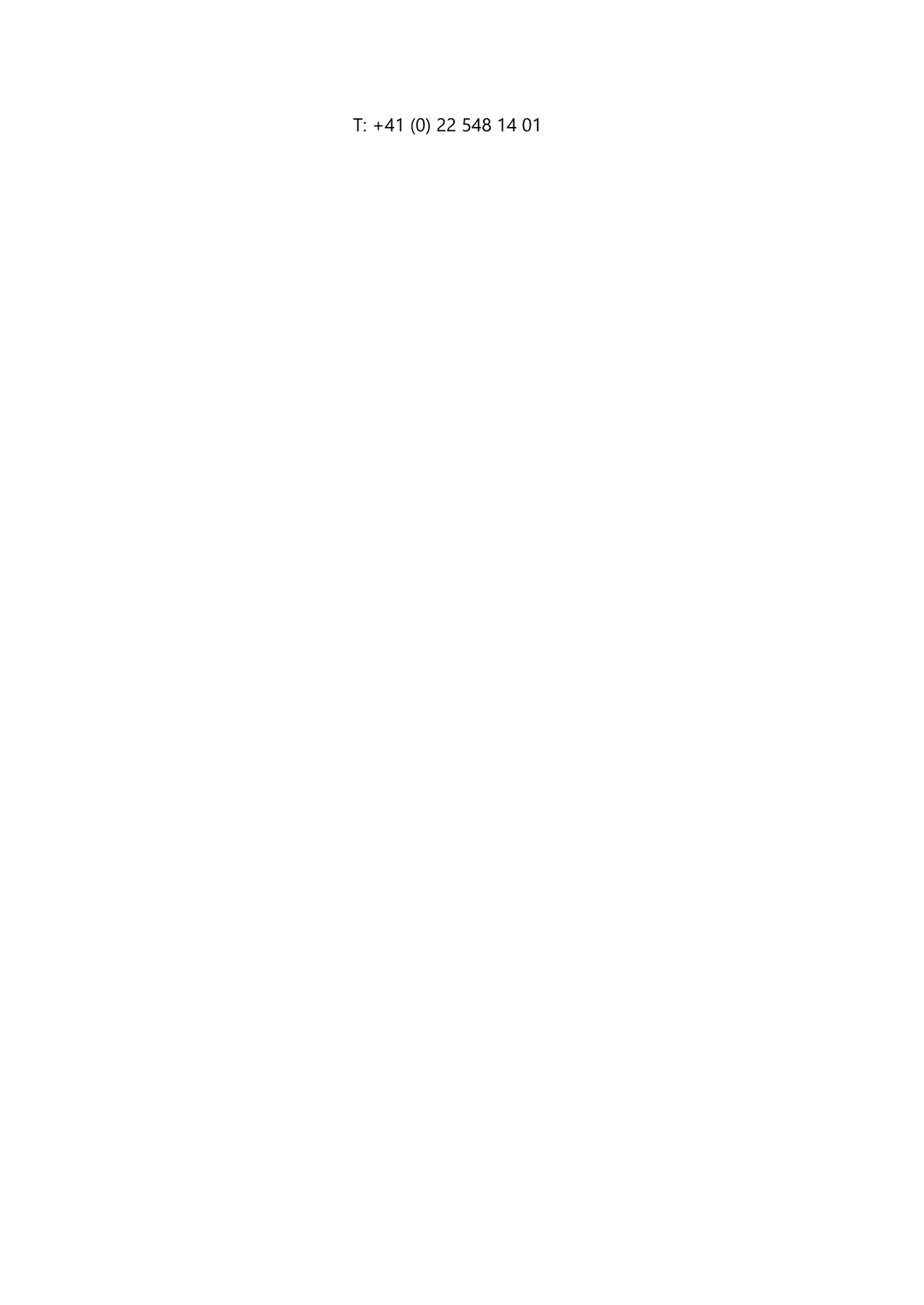# **ABOUT THE GLOBAL DETENTION PROJECT**

The Global Detention Project (GDP) is <sup>a</sup> non-profit organisation based in Geneva that promotes the human rights of people who have been detained for reasons related to their non-citizen status. Our mission is:

- To promote the human rights of detained migrants, refugees, and asylum seekers;
- To ensure transparency in the treatment of immigration detainees;
- To reinforce advocacy aimed at reforming detention systems;
- To nurture policy-relevant scholarship on the causes and consequences of migration control policies.

.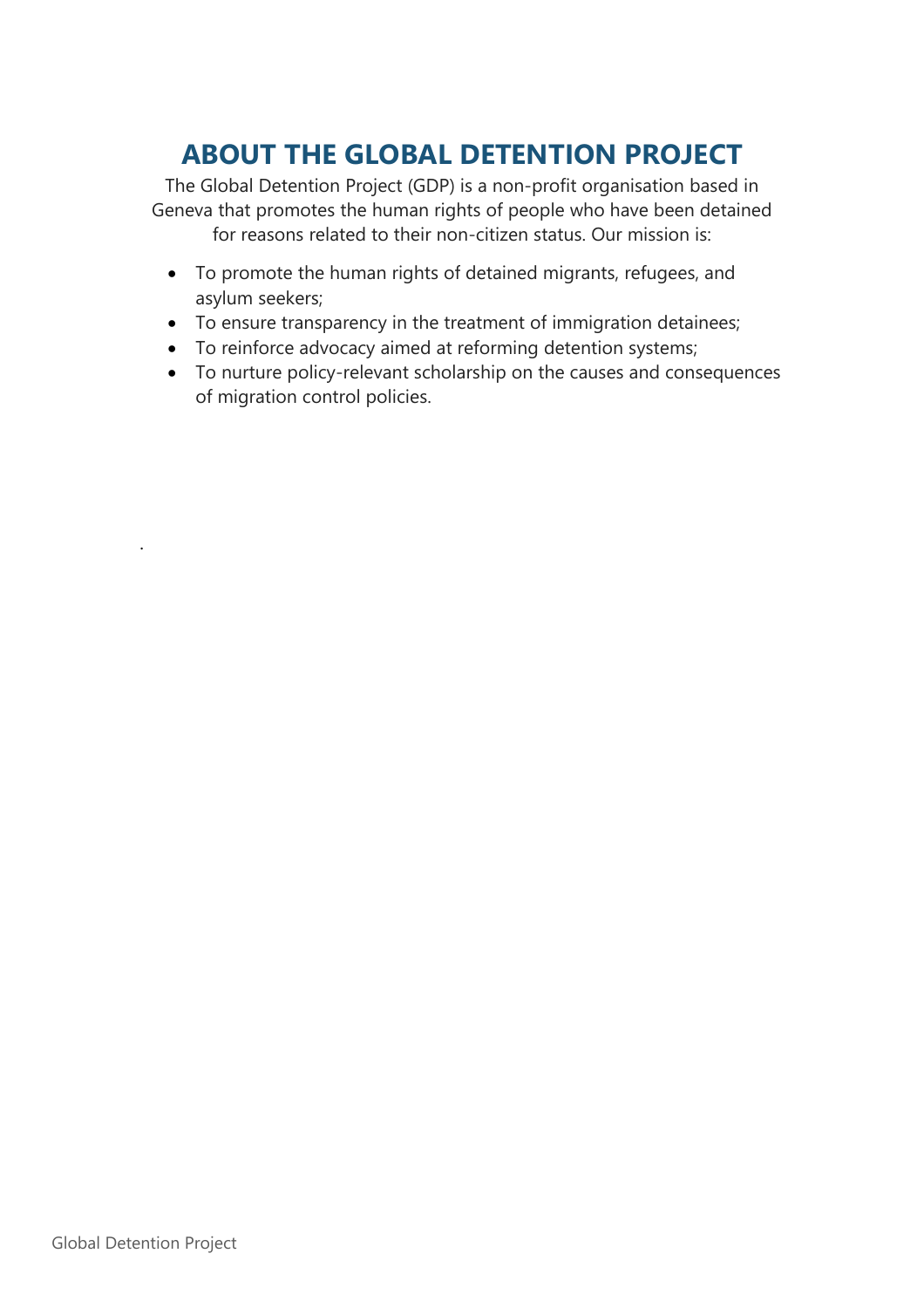# **NIGER**

# **Submission to the Universal Periodic Review 38th Session of the UPR Working Group, April/May 2021**

## **Issues Related to Immigration Detention**

The Global Detention Project (GDP) is an independent research centre based in Geneva, Switzerland, that investigates the use of detention as <sup>a</sup> response to international immigration. Its objectives are to improve transparency in the treatment of detainees, to encourage adherence to fundamental norms, to reinforce advocacy aimed at reforming detention practices, and to promote scholarship of immigration control regimes.

This submission focuses on human rights concerns relating to Oman'<sup>s</sup> policies on detention of migrants, refugees, and asylum seekers.

#### **1. MIGRATION CONTEXT**

- **1.1** Niger has been the site of migration flows across the Sahel region for many years. It has also become an important transit country for migrants travelling north and on to the Mediterranean. The country hosts <sup>a</sup> large population of refugees: more than 126,000 refugees have sought safety in Diffa (south-east Niger) alone. 1
- **1.2** Recently, Niger has become <sup>a</sup> destination and transit country for people expelled from Algeria and returned (forced or "evacuated") from Libya. These returns have put <sup>a</sup> huge pressure on Niger, with some observers referring to the country as <sup>a</sup> "permanent transit centre." 2
- **1.3** Despite border closures, the expulsion of undocumented migrants from Algeria into Niger has continued during the COVID-19 pandemic. Between 19 March and 18 April 2020 1,046 persons were deported by Algerian authorities into Niger,<sup>3</sup> while more than 3,400 were expelled between early September and early October. 4
- **1.4** The country relies on the International Organisation for Migration (IOM) to assist non-Nigerien migrants expelled from Algeria. Migrants found in the desert are provided assistance at one of the six IOM-run transit centres. While these are open facilities, the main condition for staying is <sup>a</sup> willingness to return "voluntarily," though with no other forms of support and assistance migrants may see this as coerced. $^5$
- **1.5** In 2017, UNHCR established the Emergency Evacuation Transit Mechanism—<sup>a</sup> programme coordinated with international NGOs to remove vulnerable persons from detention in Libya and resettle them in third countries. In December 2017,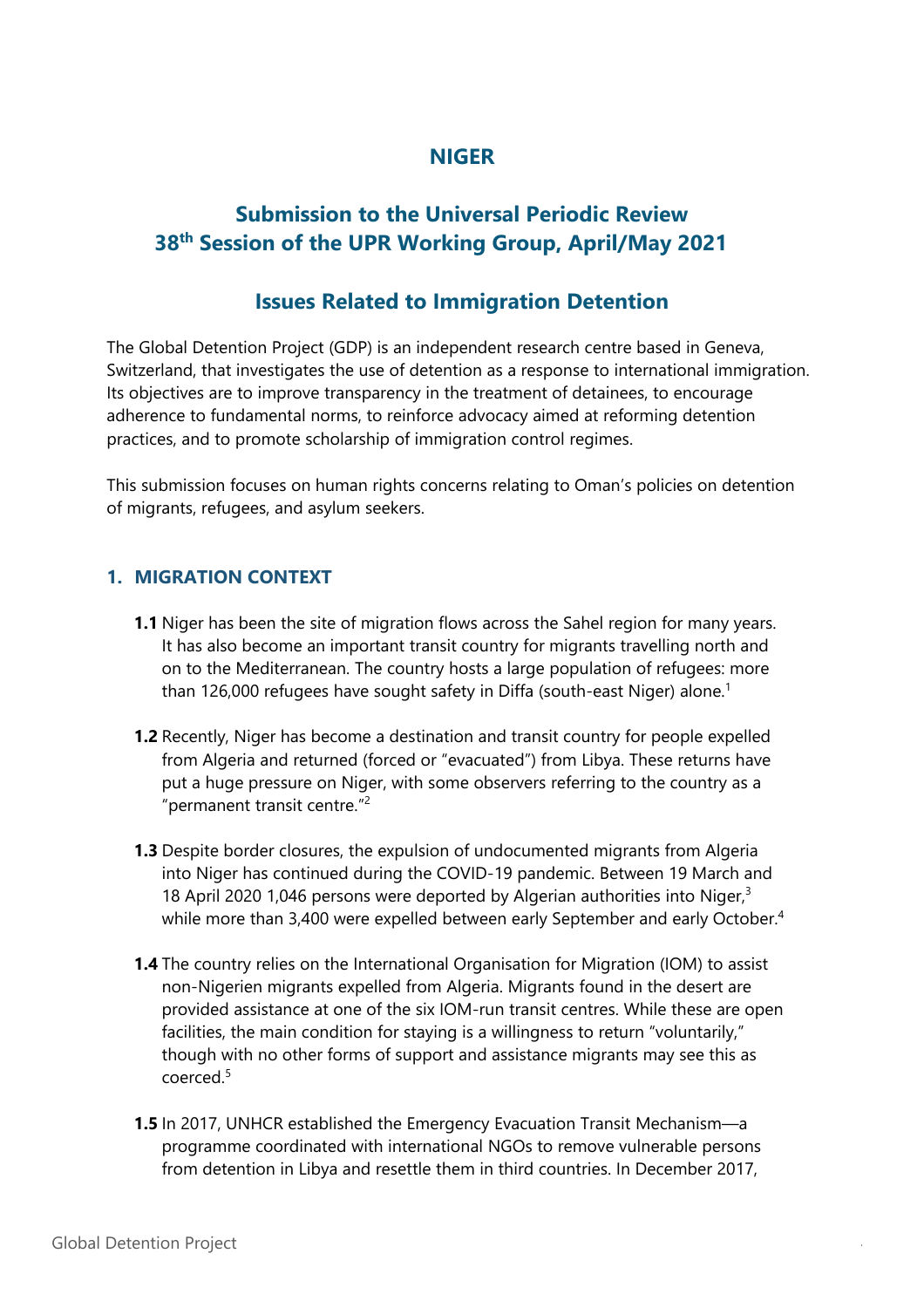UNHCR and Niger signed <sup>a</sup> Memorandum of Understanding, "temporarily expanding the Niger asylum space to these refugees." 6 As of June 2020, 27 evacuation flights had arrived in Niger from Libya, carrying <sup>a</sup> total of 3,208 people. On arrival in Niger, UNHCR conducts verification interviews. These are followed by refugee status determination procedures, conducted by UNHCR and the Nigerien government. During this process, non-nationals are housed in the ETM transit facility in Hamdallaye, which can hold up to 1,500 persons. UNHCR reports that migrants here are provided with food, medical care, education, and psychosocial support.<sup>7</sup>

- **1.6** Niger has become <sup>a</sup> central focus of EU migration "management" strategies, with some observers dubbing it "the southern border of Europe."<sup>8</sup> By 2017, EU engagemen<sup>t</sup> had included <sup>a</sup> pilot project to convince migrants to stop their journeys<sup>9</sup>; encouraging Niger to pass a law against migrant smuggling (Act No. 2015-36)<sup>10</sup>; a range of capacity-building projects for law enforcement authorities and the judiciary $^{\rm 11}$ ; and increased cooperation in the "fight against smugglers." $^{\rm 12}$
- **1.7** At the start of 2019, President Mahamadou Issoufou credited Act No. 2015-36 with causing the number of migrants passing through Niger to drop sharply: from some 100,000/150,000 annually before 2016, to less than 10,000 by 2019. During <sup>a</sup> visit to Niger that same year, Italian Prime Minister Giuseppe Conte said that the number of migrant arrivals in Italy had subsequently dropped by 80 percent.  $^{\rm 13}$
- **1.8** While Act No. 2015-36 is ostensibly aimed at smugglers, it also impacts <sup>a</sup> broad array of activities and severely jeopardises migrants and asylum seekers. According to the UN Special Rapporteur for the human rights of migrants, although supporters of the law claim that it has "contributed to saving lives" of migrants in the Sahara, in reality its implementation "has resulted in the criminalisation of migration [north of Agadez] and has pushed migrants into hiding, which renders them more vulnerable to abuse and human rights violations." 14 Indeed, the Act has resulted in <sup>a</sup> de facto ban on travel north of Agadez. Not only does this violate the principle of freedom of movement of ECOWAS (Economic Community of West African States) nationals, it has also forced migrants to go underground and face conditions that expose them to rights violations. 15
- **1.9** Article 38 of Act No. 2015-36 provides that the return of victims of torture and illtreatment must comply with the principle of non-refoulement. However, in 2019 the Committee against Torture highlighted allegations that non-nationals had been removed from Niger despite the proven risk that they could be subjected to torture and ill-treatment in the country of return. 16

#### **2. IMMIGRATION DETENTION**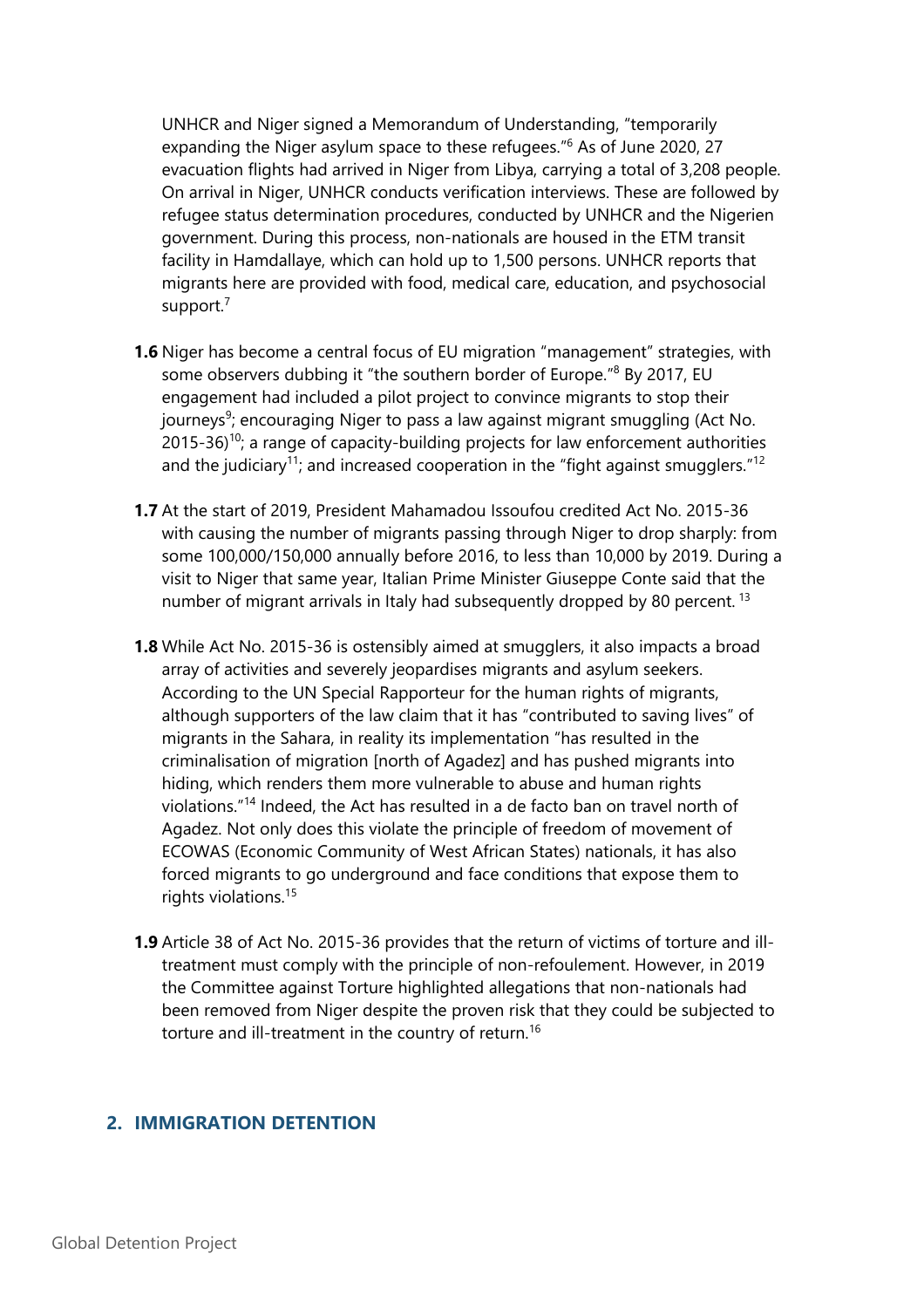- **2.1** Migration-related detention is limited in law to criminal forms of incarceration. Niger'<sup>s</sup> Law No. 40 on the Entry and Stay of Foreigners (*Ordonnance N°81-40 relative à l'entrée et au séjour des étrangers au Niger*, 1981) provides for the removal of foreigners who arrive at borders without necessary documents and visas (Article 4). Under Article 5, foreigners can remain in Niger without <sup>a</sup> residence permit for up to 90 days. After this, as per Article 11, irregular stay without <sup>a</sup> residence permit (or failure to leave after an expulsion order) is criminalised and sanctioned with prison sentences for between two months and two years, and fines of up to 250,000 XOF (382 EUR). Article 16 provides for the expulsion of foreigners who are <sup>a</sup> threat to public order.
- **2.2** Because Nigerien law does not explicitly provide for administrative migrationrelated detention, there are no provisions concerning the guarantees afforded detained migrants. Detainees have been reported to be denied access to legal assistance and legal representation.<sup>17</sup>
- **2.3** Nigerien immigration law does not distinguish between adults and children who are apprehended for immigration reasons. Reports indicate that children are kept in the same facilities as adults,<sup>18</sup> including in holding centres and humanitarian aid facilities used by UNHCR and other agencies.<sup>19</sup> In mid-2018, campaigners drew attention to 260 children "stuck in limbo" in Niger after they were transferred from Libya to Niger awaiting resettlement.<sup>20</sup>"
- **2.4** There is little detailed information on the treatment of migrants and asylum seekers in the country, including concerning the conditions of detention. Aside from scattered press and NGO reports identifying police stations—including the Police Commissariat in Agadez—that are used to hold arrested migrants and asylum seekers,<sup>21</sup> little effort appears to have been made to systematically report what happens to apprehended migrants in the country. In 2016, the UN Committee on Migrant Workers (CMW) noted the existence of "special holding centres for migrant workers based in Agadez, Arlit, Dirkou, and Niamey," but also commented on the "lack of information on the conditions in these facilities," as well as the "lack of statistics." <sup>22</sup>
- **2.5** Reports point to the use of prisons to detain refugees, asylum seekers, and migrants apprehended north of Agadez, in line with the 2015 anti-smuggling legislation, which effectively bans any northward movement from Agadez.<sup>23</sup>
- **2.6** Following negotiations between Niger and the UN, <sup>a</sup> National Human Rights Commission was formally established with the adoption of Law No. 44 of 2012. Article 19 mandates the commission to conduct regular visits—both announced and unannounced—to places of detention and to make recommendations to relevant authorities. Since 2017, the body has been awarded "A" status ("fully compliant with the Paris Principles") by the Global Alliance of National Human Rights Institutions.<sup>24</sup> After his visit in 2018, the UN Special Rapporteur on the human rights of migrants noted that the NHRC lacked sufficient resources to "conduct monitoring" and recommended that it "enhance its human rights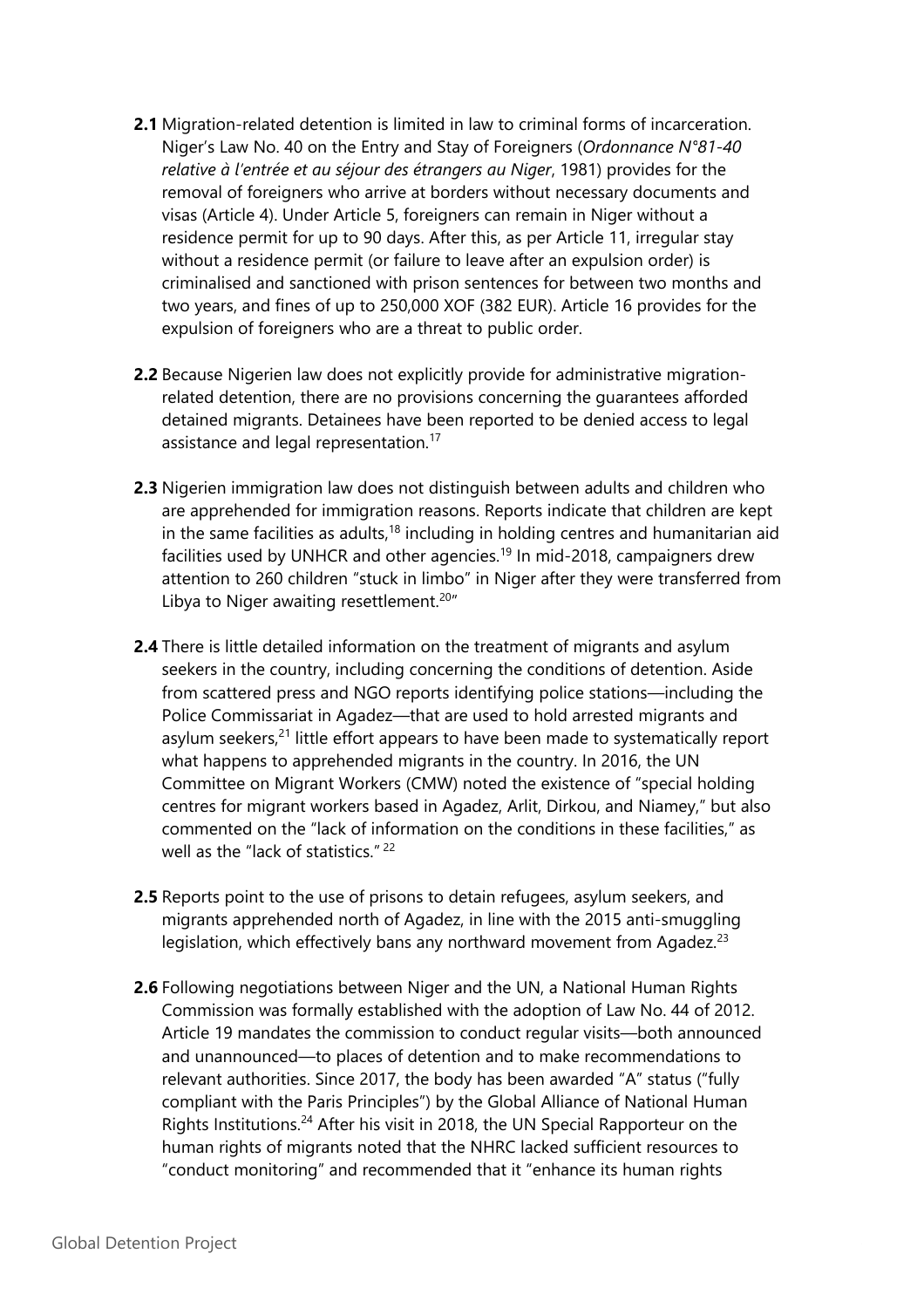monitoring activities in Agadez with respect to migrants." 25

### **3. COVID-19**

- **3.1** During the COVID-19 pandemic, the Nigerien governmen<sup>t</sup> has taken certain measures to avoid the spread of the virus, including border closures, travel bans with the country, and <sup>a</sup> mandatory two-week quarantine for people arriving in the country. The facilities in which non-nationals are required to quarantine—which reportedly include tent facilities at the border post of Assamaka and in Arlit—were reportedly not intended as places for prolonged isolation and are ill-equipped to respond to the needs of refugees and migrants isolating there. $^{26}$
- **3.2** With most air travel suspended, many non-nationals have found themselves trapped in transit facilities with no information available clarifying when they may be able to leave. As more non-nationals arrived in the country while repatriation and resettlement were on hold, facilities are reported to have become increasingly overcrowded.<sup>27</sup>

#### **4. RECOMMENDATIONS DURING THE 2ND CYCLE OF THE UPR**

- **4.1** During the 2<sup>nd</sup> cycle of the Universal Periodic Review of Niger (24th session, January 2016), Niger agreed to examine several recommendations relevant to its immigration enforcement practices. 28 These included:
	- <sup>o</sup> **120.41** Continue its efforts to strengthen the National Human Rights Commission, in line with the Paris Principles and with full participation of the civil society (Indonesia)
	- <sup>o</sup> **120.42** Take the necessary measures to ensure that the National Human Rights Commission is in conformity with the Paris Principles (Chile)\_
	- <sup>o</sup> **120.43** Strengthen the internal human rights monitoring system by proceeding with the accreditation of the National Human Rights Commission with A category rating according to the Paris Principles (Portugal)
	- <sup>o</sup> **120.44** Increase the human and financial resources of the National Human Rights Commission (Senegal)
	- <sup>o</sup> **120.45** Provide the National Commission for Human Rights with adequate resources to enable it to conform to its mandate in full compliance with the Paris Principles (Tunisia)
	- <sup>o</sup> **120.46** Establish an independent and specialized institution to investigate any allegations of human rights violations (Afghanistan)
	- <sup>o</sup> **120.88** Establish <sup>a</sup> national independent mechanism response for the inspection of detention centres (Ukraine)
	- <sup>o</sup> **120.89** Conduct <sup>a</sup> review of prison conditions in the country'<sup>s</sup> various detention facilities and implement <sup>a</sup> plan for addressing overcrowding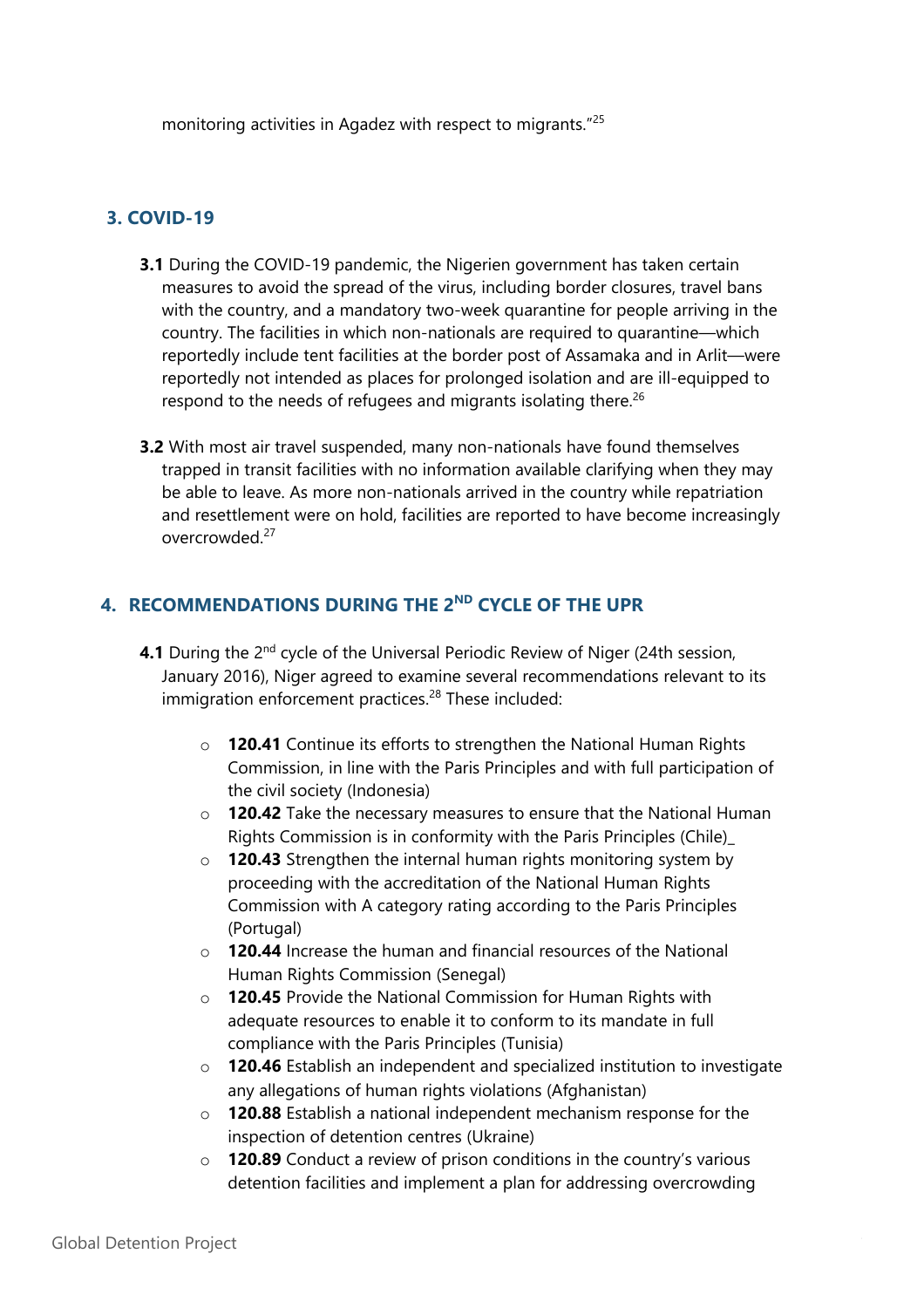(United States of America)

- <sup>o</sup> **120.124** Develop <sup>a</sup> national action plan to address the needs of victims of trafficking in human beings (Portugal)
- <sup>o</sup> **120.162** Implement the law on human trafficking and enhance the operational capacities of the Comission National d'Eligibilité au Statut de Réfugié and the Agence Nationale de Lutte contre la traite des Personnes (Germany)

## **5. RECOMMENDATIONS FROM OTHER HUMAN RIGHTS BODIES AND CURRENT CONCERNS**

- **5.1** Since Niger'<sup>s</sup> second periodic review, several human rights monitoring bodies have continued to identify <sup>a</sup> number of on-going concerns regarding Niger'<sup>s</sup> treatment of foreign nationals.
- **5.2** In 2019, the UN Committee against Torture (CAT) urged Niger to ensure full respect for the principle of non-refoulement, and thus refrain from expelling, returning, or extraditing persons to states where there are substantial grounds to believe that they will be in danger of torture or ill-treatment.<sup>29</sup>
- **5.2** During this same review, CAT stressed its concerns regarding certain provisions of Act No. 2015-36, which "provide for <sup>a</sup> repressive approach to migration." The committee recommended that Niger (a) ensure that all allegations of acts of violence or force against migrants and asylum seekers are investigated, and that perpetrators are prosecuted and punished; (b) take necessary measures to ensure safe and decent reception conditions for asylum seekers and migrants in an irregular situation; (c) formulate clear guidelines and related training programmes on the identification of asylum seekers and migrants who are in need of international protection; and (d) **place migrants in detention only as <sup>a</sup> measure of last resort**. 30
- **5.3** That same year, following its examination of Niger'<sup>s</sup> second periodic report, the UN Human Rights Committee recommended that Niger strictly enforce "the absolute prohibition of refoulement" under articles 6 and 7 of the Covenant. $^{\text{31}}$
- **5.4** In October 2018, the Special Rapporteur on the human rights of migrants encouraged Niger to amend its Law on the Illicit Smuggling of Migrants and make it compliant with international human rights norms and standards, as well as the ECOWAS principle of freedom of movement. 32 The Special Rapporteur also urged Niger to adopt <sup>a</sup> comprehensive national migration managemen<sup>t</sup> strategy that is child-sensitive, gender responsive, and fully respects the human rights of migrants.
- **5.5** In 2016 the UN Committee on Migrant Workers recommended that Niger establish <sup>a</sup> national information system on migration "to assist in the compilation of migration-related statistics and information covering all aspects of the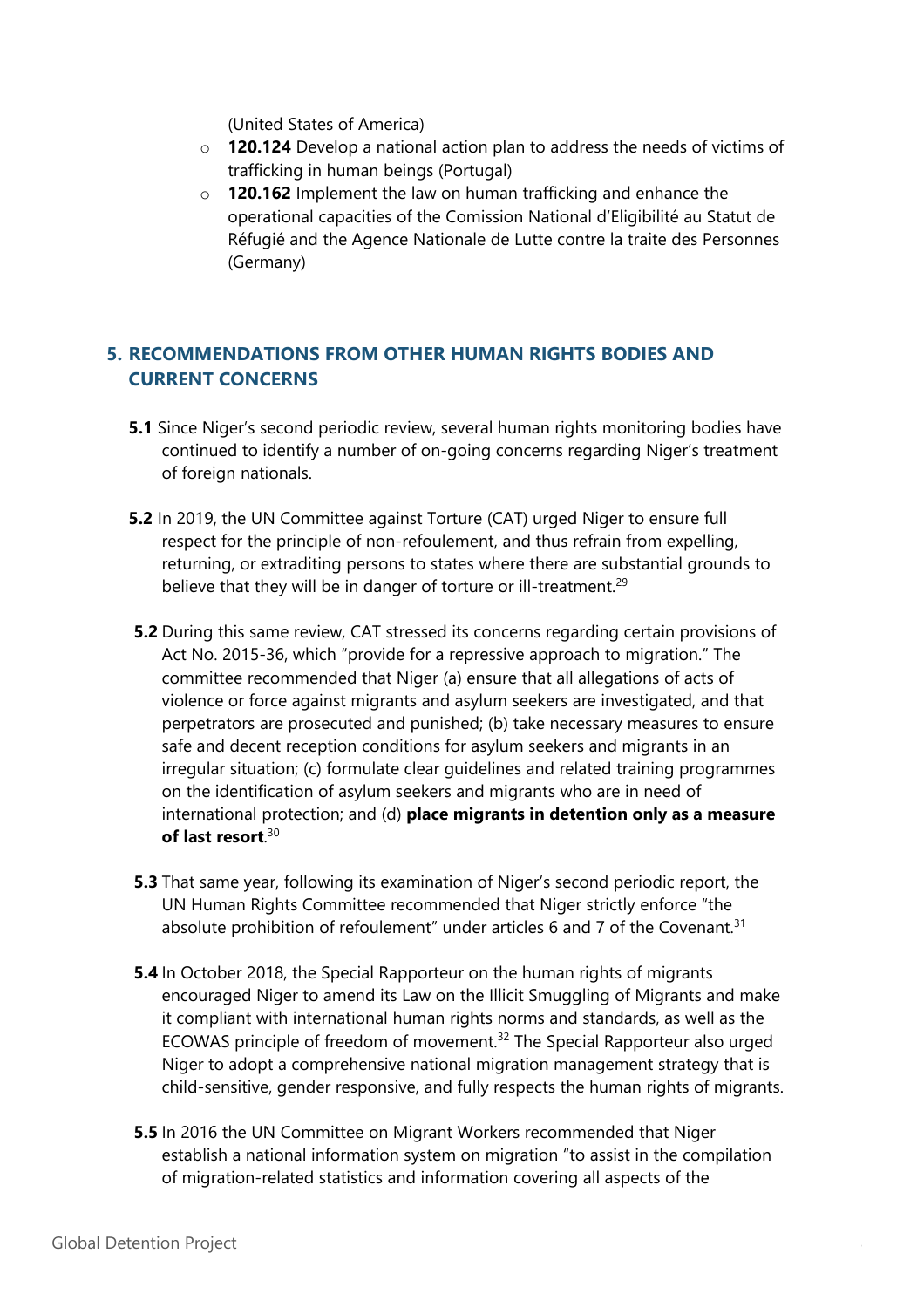Convention."<sup>33</sup>

#### **6. SUGGESTED RECOMMENDATIONS**

- **<sup>o</sup>** Ensure that immigration detention is only used as <sup>a</sup> measure of last resort, when it is necessary and proportionate.
- **<sup>o</sup>** Provide up-to-date information on where—and in what conditions—non-nationals are detained.
- **<sup>o</sup>** Disclose disaggregated data on the number of migrants, refugees, and asylum seekers who are detained.
- <sup>o</sup> Release detainees whose detention is unlawful or unnecessary, including anyone whose deportation is not possible amidst the Covid-19 pandemic.
- $\circ$  Adopt measures to ensure the protection of immigration detainees during the pandemic, and ensure detained populations have access to testing and treatment.
- **<sup>o</sup>** Disclose information clarifying the steps that are being taken to protect immigration detainees during the pandemic.
- **<sup>o</sup>** Ensure that victims of trafficking are protected against detention by implementing systematic, proactive screening and identification procedures.

4 Human Rights Watch, Human Rights Watch, "Algeria: Migrants, Asylum Seekers Forced Out," 9 October 2020, <https://www.hrw.org/news/2020/10/09/algeria-migrants-asylum-seekers-forced-out> <sup>5</sup> UN Special Rapporteur on the Human Rights of Migrants, "Visit to the Niger: Report of the Special Rapporteur on the Human Rights of Migrants, A/HRC/41/38/Add.1," 16 May 2019, <https://uhri.ohchr.org/document/index/D2D261B6-B2AE-47D9-908D-16E115668ED9>

6 UNHCR, "Niger: Emergency Transit Mechanism," December 2019, <https://bit.ly/3lRRwJP>

7 UNHCR, "Emergency Transit Mechanism," June 2020, <https://reliefweb.int/sites/reliefweb.int/files/resources/77083.pdf>

8 Caritas International, *"Aujourd'Hui, Le Niger est Devenu la Frontière Sud de L'Europe,"* 25 October 2018, <https://bit.ly/3dvwtcP>

9 N. Nielsen, "Expert Teams in Niger to Steer Migrants Home," *EU Observer,* 21 April 2015, <https://euobserver.com/justice/128299>

10 Reuters, "Niger Passes Law to Fight People-Smuggling," *The Guardian,* 12 May 2015, <https://www.theguardian.com/world/2015/may/12/niger-passes-law-to-fight-people-smuggling>

<sup>1</sup> UNHCR, "Operational Update: Niger – September 2020," 14 September 2020, <https://bit.ly/2GOXL2b>

<sup>&</sup>lt;sup>2</sup> UN Special Rapporteur on the Human Rights of Migrants, "Visit to the Niger: Report of the Special Rapporteur on the Human Rights of Migrants, A/HRC/41/38/Add.1," 16 May 2019, <https://uhri.ohchr.org/document/index/D2D261B6-B2AE-47D9-908D-16E115668ED9>

<sup>&</sup>lt;sup>3</sup> REACH, "Briefing Note: Impact of COVID-19 on Mixed Migration in Agadez Region, Niger," April 2020, [https://reliefweb.int/sites/reliefweb.int/files/resources/REACH\\_Briefing-Note\\_COVID-](https://reliefweb.int/sites/reliefweb.int/files/resources/REACH_Briefing-Note_COVID-Migration_Agadez_eng.pdf)[Migration\\_Agadez\\_eng.pdf](https://reliefweb.int/sites/reliefweb.int/files/resources/REACH_Briefing-Note_COVID-Migration_Agadez_eng.pdf)

<sup>&</sup>lt;sup>11</sup> EUCAP Sahel Niger, "About EUCAP Sahel Niger," 20 June 2016, <https://bit.ly/351tSU6>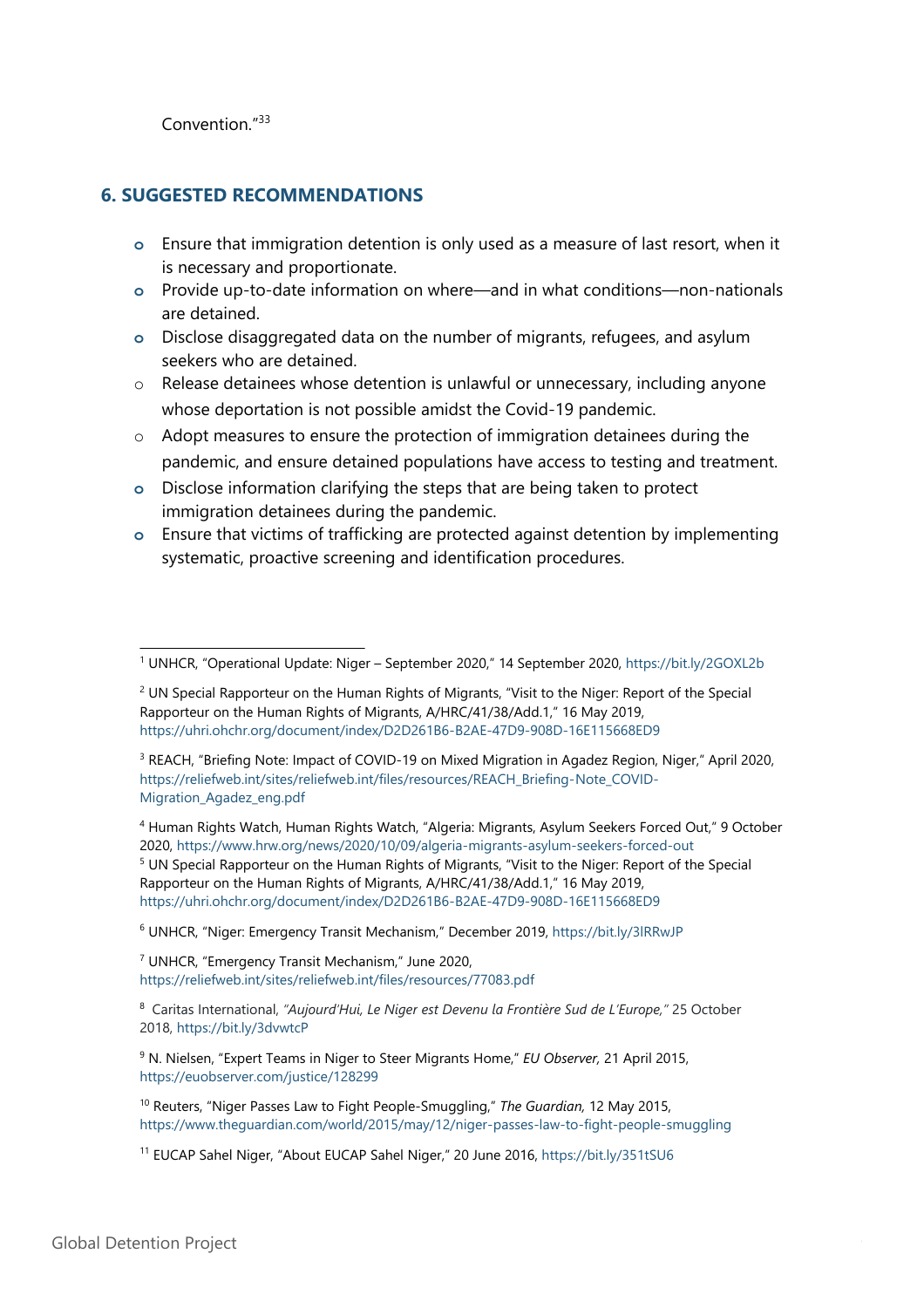12 E. Maurice, "EU Hails First Result in Africa Mi[g](https://euobserver.com/migration/135551)ration Deals," *EU Observer,* 18 October 2016,

<https://euobserver.com/migration/135551>

<sup>13</sup> Infomigrants, "Coronavirus No Deterrent for African Migrants Dreaming of Reaching Europe," 11 May 2020, <https://bit.ly/2H8zVhG>

<sup>14</sup> The UN Office of the High Commissioner for Human Rights, "End of Mission Statement of the UN Special Rapporteur on the Human Rights of Migrants, Felipe González Morales, on his Visit to Niger (1-8 October 2018)," 8 October 2018,

<https://www.ohchr.org/en/NewsEvents/Pages/DisplayNews.aspx?NewsID=23698&LangID=E>

<sup>15</sup> UN Human Rights Committee, "Concluding Observations on the Second Periodic Report of the Niger, CCPR./C/NER/CO/2," 16 May 2019, <https://bit.ly/3jZCwJf>

<sup>16</sup> UN Committee against Torture (CAT), "Concluding Observations on the Initial Report of the Niger, CAT/C/NER/CO/1," 20 December 2019, <https://bit.ly/33Z95RU>

<sup>17</sup> UN Special Rapporteur on the Human Rights of Migrants, "Visit to the Niger: Report of the Special Rapporteur on the Human Rights of Migrants, A/HRC/41/38/Add.1," 16 May 2019, <https://uhri.ohchr.org/document/index/D2D261B6-B2AE-47D9-908D-16E115668ED9>

<sup>18</sup> See, for instance, Amnesty International, "Niger. Plus de cent Soudanais expulsés vers la Libye sont dans une situation critique et risquent de subir de graves abus, y compris la torture," May 2018, <https://bit.ly/3nQhG19>

<sup>19</sup> United Nations High Commissioner for Refugees (UNHCR), "Niger: Country Operation Update, June 2018," 30 June 2018, <https://reliefweb.int/sites/reliefweb.int/files/resources/64724.pdf>

<sup>2020</sup> R. Maclean, "Will Europe's New Border Policy Add to Pain of Africa's Migrant Children?" The Guardian, 1 July 2018, <https://bit.ly/3jZVS0S>

<sup>21</sup> See, for instance, Amnesty International, "Niger. Plus de cent Soudanais expulsés vers la Libye sont dans une situation critique et risquent de subir de graves abus, y compris la torture," May 2018, <https://bit.ly/3dpyOWR>

 $^{22}$  UN Committee on Migrant Workers (CMW), "Concluding Observations on the Initial Report of the Niger, CMW/C/NER/CO/1," 11 October 2016, <https://bit.ly/2LJa6BH>

<sup>23</sup> E. Reidy, "Niger Sends Sudanese Refugees Back to Libya," IRIN News, 10 May 2018, <https://www.irinnews.org/news/2018/05/10/niger-sends-sudanese-refugees-back-libya>

<sup>24</sup> Global Alliance of National Human Rights Institutions (GANHRI), "Chart of the Status of National Institutions," 4 March 2019, <https://bit.ly/31845Zj>

<sup>25</sup> The UN Office of the High Commissioner for Human Rights, "End of Mission Statement of the UN Special Rapporteur on the Human Rights of Migrants, Felipe González Morales, on his Visit to Niger (1-8 October 2018)," 8 October 2018,

<https://www.ohchr.org/en/NewsEvents/Pages/DisplayNews.aspx?NewsID=23698&LangID=E>

<sup>26</sup> REACH, "Briefing Note: Impact of COVID-19 on Mixed Migration in Agadez Region, Niger," April 2020, [https://reliefweb.int/sites/reliefweb.int/files/resources/REACH\\_Briefing-Note\\_COVID-](https://reliefweb.int/sites/reliefweb.int/files/resources/REACH_Briefing-Note_COVID-Migration_Agadez_eng.pdf)[Migration\\_Agadez\\_eng.pdf](https://reliefweb.int/sites/reliefweb.int/files/resources/REACH_Briefing-Note_COVID-Migration_Agadez_eng.pdf)

 $^{27}$  REACH, "Briefing Note: Impact of COVID-19 on Mixed Migration in Agadez Region, Niger," April 2020, [https://reliefweb.int/sites/reliefweb.int/files/resources/REACH\\_Briefing-Note\\_COVID-](https://reliefweb.int/sites/reliefweb.int/files/resources/REACH_Briefing-Note_COVID-Migration_Agadez_eng.pdf)[Migration\\_Agadez\\_eng.pdf](https://reliefweb.int/sites/reliefweb.int/files/resources/REACH_Briefing-Note_COVID-Migration_Agadez_eng.pdf)

 $^{28}$  UN Human Rights Council, "Report of the Working Group on the Universal Periodic Review: Niger, A/HRC/32/5" 12 April 2016, <https://www.ohchr.org/EN/HRBodies/UPR/Pages/OMindex.aspx>

<sup>29</sup> UN Committee against Torture (CAT), "Concluding Observations on the Initial Report of the Niger, CAT/C/NER/CO/1," 20 December 2019, <https://bit.ly/3nMU3qi>